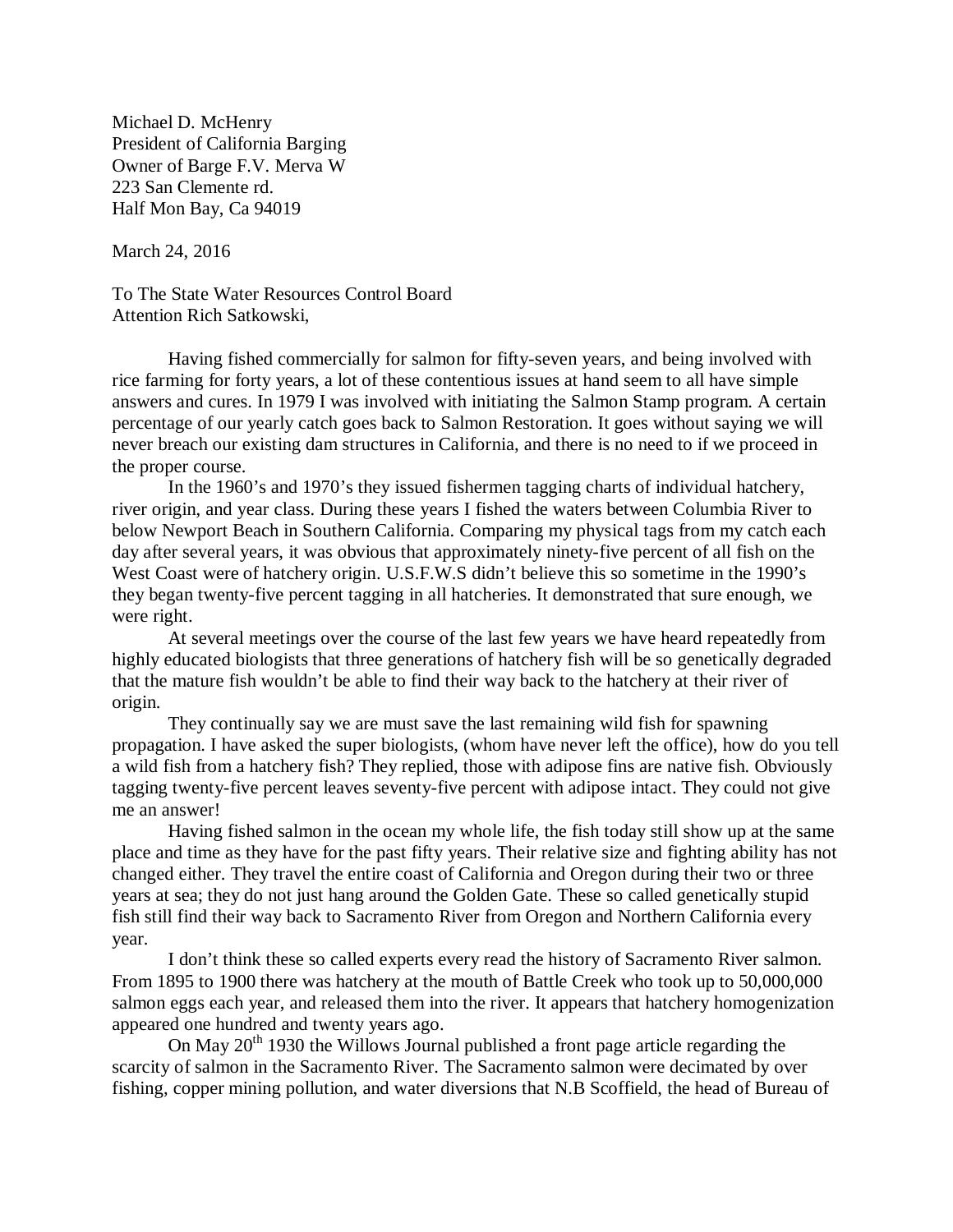Commercial Fisheries, ordered the Klamath River eggs to be hatched in the Sacramento River for further homogenization.

Our number one reason for dwindling stocks is hatchery production, which is substantially lower today than in the past. The Bureau was required to mitigate roughly ninety million eggs, or fry, due to losses created by the construction of the Shasta Dam. One hundred and eighty-seven miles of prime spawning ground was lost.

I have read reports by the U.S.F.W.S that somewhere between one hundred and fifty-five million spawners, to sixty million, return yearly to the upper Sacramento River. Another report by the U.S.F.W.S 1984B stated that on average, per run, six hundred thousand salmon returned to the Sacramento River system yearly, prior to 1915. Today, Coleman Hatchery is only one out of a proposed four of five upper Sacramento River hatcheries. It currently raises thirteen million fall run salmon and a handful of winter, late fall, and spring salmon. Roughly speaking, this is approximately fifteen percent of what its mitigation goals were to be. In 1942, Coleman Hatchery was built for 58,000,000 eggs or fry. Twenty-nine million to be raised to smolt size in constructed raceways. This was never done, only thirteen to fourteen million were ever raised in this hatchery. Why didn't they hatch at full hatchery production and release the other forty million as fry into the river? They will disseminate on their own as the staggered hatching proceeds. These young fish will never know that they were hatched in a hatchery. There are very few predators in the upper Sacramento River at this time. A three quarter inch fish is not much of a carrot. By the time their hatchery raised brothers and sisters are released, the river smolts will be adapted to a natural life in a cruel river. The hatchery fish, being more naïve, should at least be fifty percent trucked down river past the majority of predators, either the San Pablo Release Site or Fort Baker at Golden Gate bridge.

Yearly water level releases at Lake Shasta should determine the amount of salmon trucking that occurs. On years when the lake is higher there is more water to release down river to ensure the safety of the salmon heading downstream. On dry years there is less water to push the salmon down river. The lower the Shasta lake water level is; the more salmon should be trucked. Once smolts go to sea, predation drops immensely.

The out migrating river raised fish will do fairly well against predators, but will probably lose fifty percent of the down river school at the Georgiana Slough, which branches off the Sacramento River at Walnut Grove, inlet to Tracy pumps. Smolts only go down river, Georgiana splits off of Sacramento River and it has strong down river pull to the pumps, which are not screened. Losses here are monumental; acoustic tags have proven this.

Pacific Marine Fisheries Commission in Bulletin Z 1951 says ocean harvest is proportional to available fish. It also states the importance of Sacramento River San Joaquin river fish to California ocean harvest. Low in river smolt escapement to ocean equals low ocean abundance!

Straying is an issue the new biologists always bring up, they say trucking has high stray rates. When asked what is normal, they say there were never any studies before the dams. So, obviously, they have played God and fabricated a number. In my eyes, and in the eyes of many others in the salmon business, we feel straying is not only healthy, but it is also what has kept the salmon species alive for eons. Look at the salmon straying around the Mount St. Helens explosion; a tremendous scientific project in the works. Not to mention New Zealand, Chile, and the Great Lakes, which all originated from California stock.